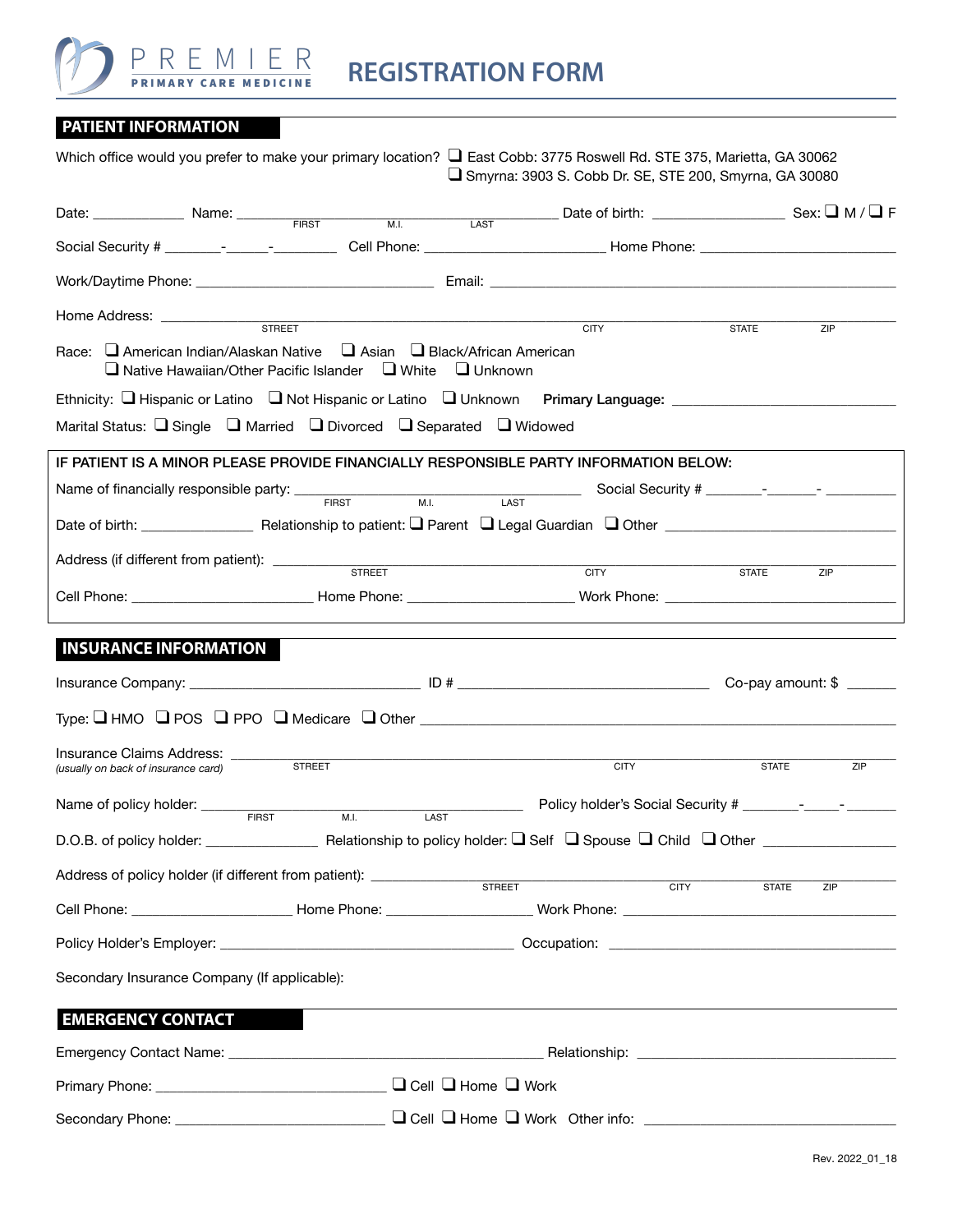

## **PATIENT AGREEMENT & CONSENT**

#### 1. Financial Agreement

I hereby assume full responsibility for ail charges incurred for professional services rendered by providers/physicians, unless the services are deemed "paid in full" as a result of contractual agreement between Premier Primary Care Medicine office and my insurer. There may be a \$35 No Show fee charged for appointments not cancelled within 24 hours. If you have paperwork to be filled out, a charge of \$25 per page for the first 2 pages will apply and \$80 for 3+ pages will apply. The charges will be due up-front prior to being seen by the provider. If you do not have insurance, payment will be collected prior to being seen by the provider. If you have additional balance afterwards then it will be collected after the visit. If your balance is less than the final amount, then you will be refunded the difference.

#### 2. Authorization for release of information

I hereby authorize Premier Primary Care Medicine to release any medical, psychiatric, infectious disease (including AIDS confidential information), drugs and/or alcohol related information to my referring provider/physician or any insurance company with whom I have medical benefits for the purpose of filing a medical claim. I acknowledge that this information is valid until such time as all my medical bills related to my treatment have been paid. I further understand that I can withdraw this consent for release of information at any time prior to this expiration date except to the extent that action has been taken in reliance hereon.

#### 3. Group & Individual Insurance, assignment of benefits

I authorize my health insurance benefit to pay directly to Premier Primary Care Medicine, the surgical and/or medical benefits, if any, otherwise payable to me for their services as described on attached claim but not to exceed the charges for those services. I understand I am financially responsible to Premier Primary Care Medicine for charges not covered by this agreement.

#### 4. Medicare claim authorization and payment request

I authorize any holder of medical or other information about me to release to the Social Security Administration and Health Care Financing Administration or its intermediaries or carrier any information needed for this or a related Medicare claim. I permit a copy of this authorization to be used in place of the original, and request payment of medical insurance benefits either to myself or to the party who accepts assignment. Regulations pertaining to Medicare assignment of benefits apply.

#### 5. Consent of Treatment

I authorize request Premier Primary Care Medicine to provide medical examinations, treatment, and/or diagnostic procedures, (including: venipuncture, urinalysis, glucose testing, oximetry, hemoglobin testing, injections) which now or during the course of my care as a patient are advisable. The frequency and type of treatments/ procedures will be decided between the provider/ physician and myself. I understand that the purpose of these treatments/ procedures will be explained to me and be subject to my verbal agreement. I understand that there is an expectation that I will benefit from these treatments/procedures, but there is no guarantee that this will occur.

#### 6. Prescription Drug History Consent

In order to give you the highest quality of medical care, we need accurate information regarding your prescription medications. Therefore, I grant Premier Primary Care Medicine permission to view my prescription history from my current or previous pharmacies.

#### 7. Notice of Physician Assistant's Services

The physicians of this office employ the service of Physician's Assistants who are licensed in the State of Georgia to treat patients, order medications, and order other diagnostic testing under the supervision of the doctors of Premier Primary Care Medicine. This waiver gives you permission to see the Physician's Assistant unless otherwise specified at the time you make your appointment. We will honor your request for the practitioner of your choice, unless in verifiable emergencies.

 $\overline{\phantom{a}}$  ,  $\overline{\phantom{a}}$  ,  $\overline{\phantom{a}}$  ,  $\overline{\phantom{a}}$  ,  $\overline{\phantom{a}}$  ,  $\overline{\phantom{a}}$  ,  $\overline{\phantom{a}}$  ,  $\overline{\phantom{a}}$  ,  $\overline{\phantom{a}}$  ,  $\overline{\phantom{a}}$  ,  $\overline{\phantom{a}}$  ,  $\overline{\phantom{a}}$  ,  $\overline{\phantom{a}}$  ,  $\overline{\phantom{a}}$  ,  $\overline{\phantom{a}}$  ,  $\overline{\phantom{a}}$ SIGNATURE OF PATIENT OR GUARDIAN DATE

 $\frac{1}{\sqrt{2}}$  ,  $\frac{1}{\sqrt{2}}$  ,  $\frac{1}{\sqrt{2}}$  ,  $\frac{1}{\sqrt{2}}$  ,  $\frac{1}{\sqrt{2}}$  ,  $\frac{1}{\sqrt{2}}$  ,  $\frac{1}{\sqrt{2}}$  ,  $\frac{1}{\sqrt{2}}$  ,  $\frac{1}{\sqrt{2}}$  ,  $\frac{1}{\sqrt{2}}$  ,  $\frac{1}{\sqrt{2}}$  ,  $\frac{1}{\sqrt{2}}$  ,  $\frac{1}{\sqrt{2}}$  ,  $\frac{1}{\sqrt{2}}$  ,  $\frac{1}{\sqrt{2}}$ RELATIONSHIP TO PATIENT (IF NOT PATIENT)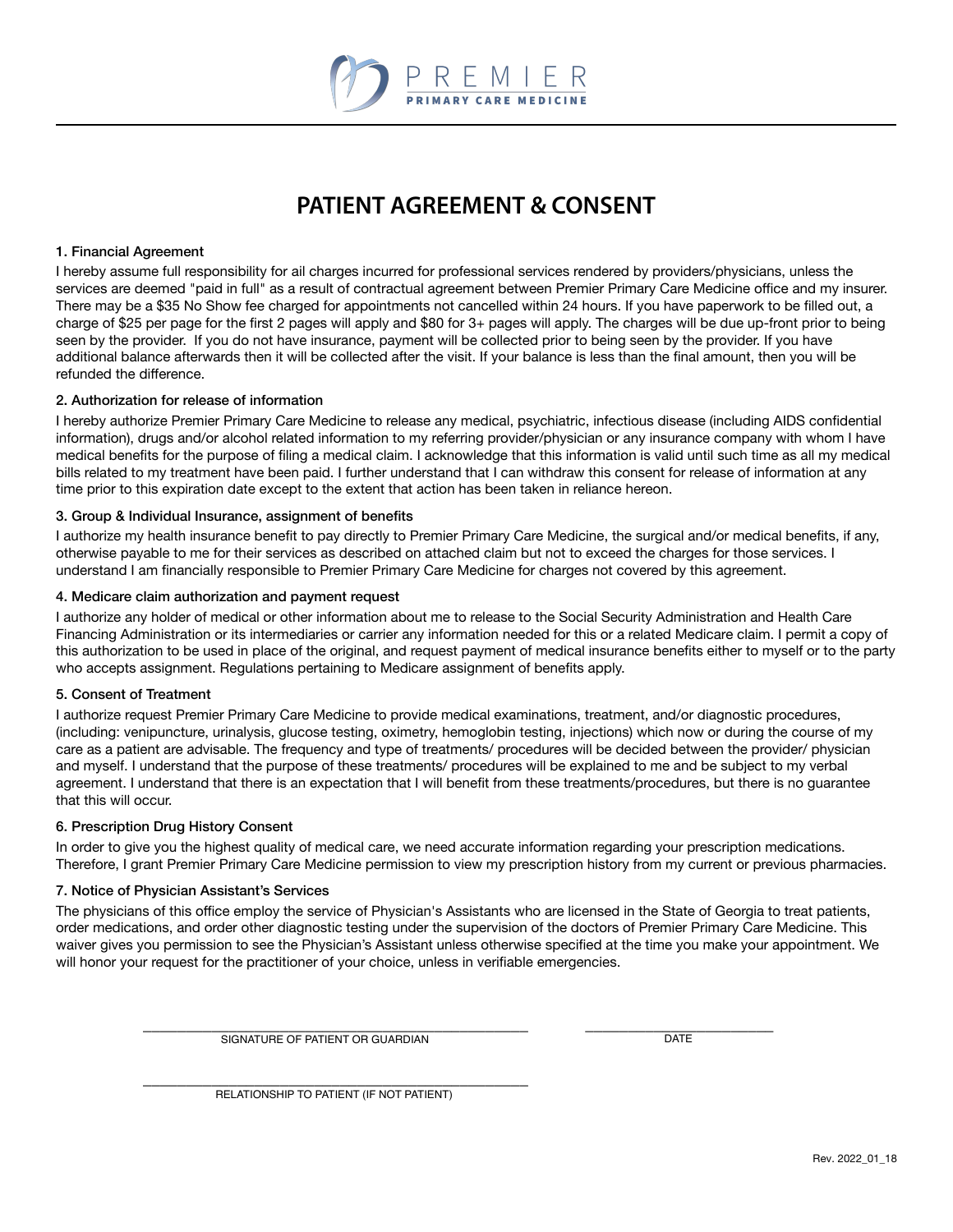

## **PATIENT CONFIDENTIALITY & HIPAA ACKNOWLEDGEMENT**

| Pati |                   |           |              | .<br>. |  |
|------|-------------------|-----------|--------------|--------|--|
|      | FIRS <sup>-</sup> | - IVI. I. | $\sim$<br>⊷∽ |        |  |

Patient confidentiality is a top priority at Premier Primary Care Medicine. Therefore, it is important that you provide us with the following information to ensure there is no violation of your privacy.

In the event that I am unable to be reached, Premier Primary Care Medicine may leave test results or other pertinent information with the following people:

| <b>Name</b>       |                  | Relationship | <b>Phone</b> |                                                  |
|-------------------|------------------|--------------|--------------|--------------------------------------------------|
|                   |                  |              |              | $\Box$ Cell $\Box$ Home $\Box$ Work $\Box$ Other |
| <b>FIRST NAME</b> | <b>LAST NAME</b> |              |              |                                                  |
|                   |                  |              |              | $\Box$ Cell $\Box$ Home $\Box$ Work $\Box$ Other |
| <b>FIRST NAME</b> | <b>LAST NAME</b> |              |              |                                                  |
|                   |                  |              |              | $\Box$ Cell $\Box$ Home $\Box$ Work $\Box$ Other |
| <b>FIRST NAME</b> | <b>LAST NAME</b> |              |              |                                                  |
|                   |                  |              |              | $\Box$ Cell $\Box$ Home $\Box$ Work $\Box$ Other |
| <b>FIRST NAME</b> | <b>LAST NAME</b> |              |              |                                                  |
|                   |                  |              |              |                                                  |

#### **MESSAGES**

|  | May leave messages on voicemail/answering machine at: (check all that apply) $\Box$ home $\Box$ cell $\Box$ work phone |  |  |  |
|--|------------------------------------------------------------------------------------------------------------------------|--|--|--|
|--|------------------------------------------------------------------------------------------------------------------------|--|--|--|

Other (Describe)

(Initials) In the event I am unable to be reached, Premier Primary Care Medicine may NOT leave tests results or any other information with anyone but myself or the person listed above.

I understand that if the status of any of the above information changes, it will be my responsibility to inform the staff of Premier Primary Care Medicine.

### **Acknowledgment of Receipt of HIPAA Notice of Patient Privacy Practices**

By signing this Written Acknowledgment of receipt of Premier Primary Care Medicine Notice of Patient Privacy Practices ("Acknowledgment"), I hereby expressly acknowledge my receipt of Premier Primary Care Medicine Notice of Patient Privacy Practices.

 $\frac{1}{2}$  ,  $\frac{1}{2}$  ,  $\frac{1}{2}$  ,  $\frac{1}{2}$  ,  $\frac{1}{2}$  ,  $\frac{1}{2}$  ,  $\frac{1}{2}$  ,  $\frac{1}{2}$  ,  $\frac{1}{2}$  ,  $\frac{1}{2}$  ,  $\frac{1}{2}$  ,  $\frac{1}{2}$  ,  $\frac{1}{2}$  ,  $\frac{1}{2}$  ,  $\frac{1}{2}$  ,  $\frac{1}{2}$  ,  $\frac{1}{2}$  ,  $\frac{1}{2}$  ,  $\frac{1$ 

\_\_\_\_\_\_\_\_\_\_\_\_\_\_\_\_\_\_\_\_\_\_\_\_\_\_\_\_\_\_\_\_\_\_\_\_\_\_\_\_\_\_\_\_\_\_\_\_\_ \_\_\_\_\_\_\_\_\_\_\_\_\_\_\_\_\_\_\_\_\_\_\_\_\_\_\_ PATIENT OR LEGAL REPRESENTATIVE SIGNATURE **Example 20 SIGNATURE** 

\_\_\_\_\_\_\_\_\_\_\_\_\_\_\_\_\_\_\_\_\_\_\_\_\_\_\_\_\_\_\_\_\_\_\_\_\_\_\_\_\_\_\_\_\_\_\_\_\_ PATIENT OR LEGAL REPRESENTATIVE PRINTED NAME

### **DO NOT WRITE HERE - FOR OFFICE STAFF USE**

Acknowledgment NOT obtained because:

 $\Box$  Patient or Legal Representative declined Notice of Patient Privacy Practices

 $\Box$  Other (Briefly describe)

SIGNATURE OF EMPLOYEE DATE AND RESIDENCE OF A SAFE OF SAFE OF A SAFE OF A SAFE OF A SAFE OF A SAFE OF A SAFE O

 $\frac{1}{2}$  ,  $\frac{1}{2}$  ,  $\frac{1}{2}$  ,  $\frac{1}{2}$  ,  $\frac{1}{2}$  ,  $\frac{1}{2}$  ,  $\frac{1}{2}$  ,  $\frac{1}{2}$  ,  $\frac{1}{2}$  ,  $\frac{1}{2}$  ,  $\frac{1}{2}$  ,  $\frac{1}{2}$  ,  $\frac{1}{2}$  ,  $\frac{1}{2}$  ,  $\frac{1}{2}$  ,  $\frac{1}{2}$  ,  $\frac{1}{2}$  ,  $\frac{1}{2}$  ,  $\frac{1$ PRINTED NAME OF EMPLOYEE

Rev. 2022\_01\_18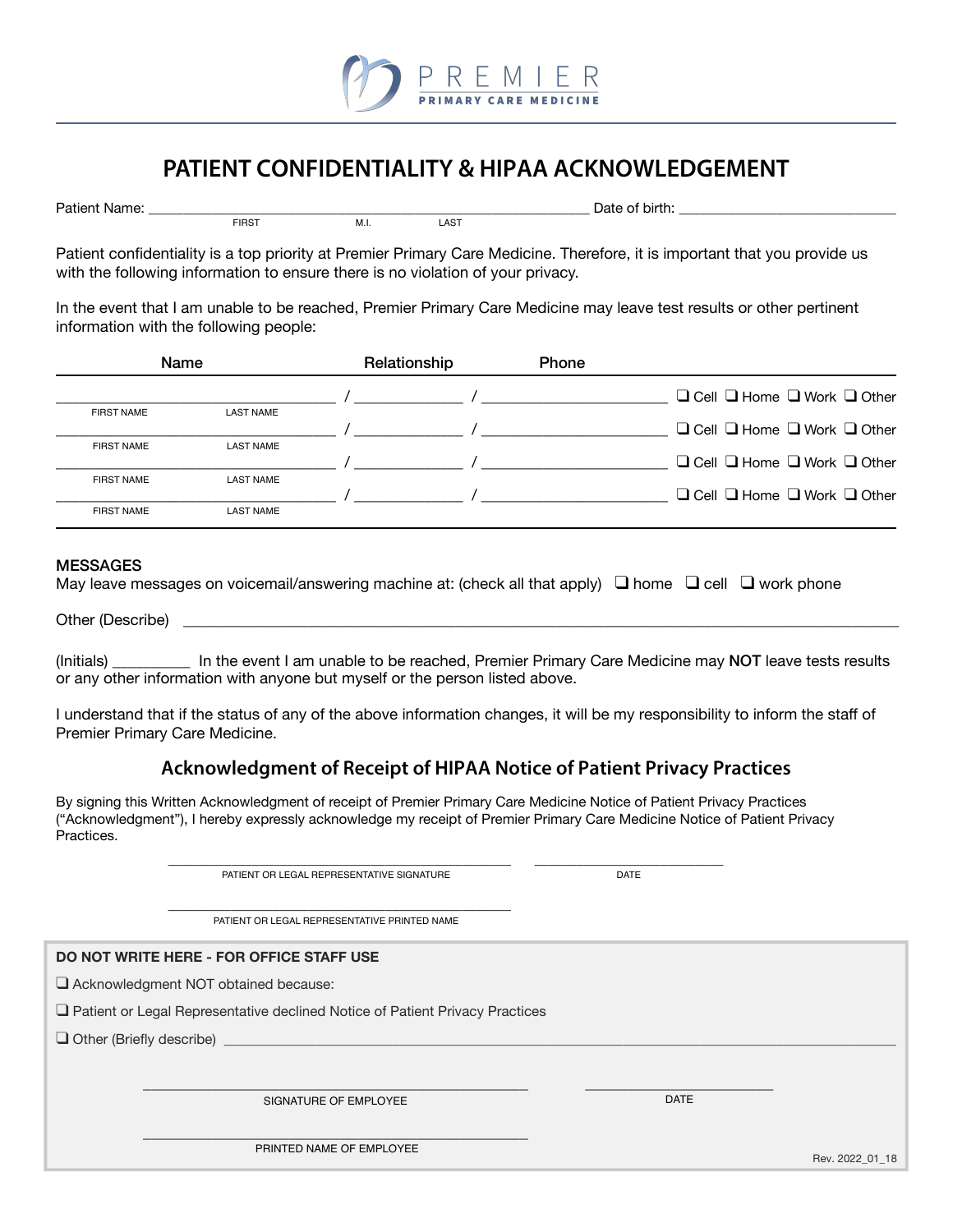

770-435-3214 (TEL) • 770-437-6911 (FAX) • WWW.PREMIERPCMED.COM

# **Authorization for Release of Medical Information**  (Fill this page out if you would like for us to receive your previous medical records) Date: \_\_\_\_\_\_\_\_\_\_\_\_\_ Patient Name: \_\_\_\_\_\_\_\_\_\_\_\_\_\_\_\_\_\_\_\_\_\_\_\_\_\_\_\_\_\_\_\_\_\_\_\_\_\_\_\_\_\_\_\_\_\_\_\_\_\_ Date of birth: \_\_\_\_\_\_\_\_\_\_\_\_\_\_\_ Home Phone: \_\_\_\_\_\_\_\_\_\_\_\_\_\_\_\_\_\_\_\_\_\_\_\_\_\_\_\_\_\_\_\_\_\_\_\_\_\_\_ Daytime Phone: \_\_\_\_\_\_\_\_\_\_\_\_\_\_\_\_\_\_\_\_\_\_\_\_\_\_\_\_\_\_\_\_\_\_\_\_\_\_\_\_\_\_\_ Home Address: \_\_\_\_\_\_\_\_\_\_\_\_\_\_\_\_\_\_\_\_\_\_\_\_\_\_\_\_\_\_\_\_\_\_\_\_\_\_\_\_\_\_\_\_\_\_\_\_\_\_\_\_\_\_\_\_\_\_\_\_\_\_\_\_\_\_\_\_\_\_\_\_\_\_\_\_\_\_\_\_\_\_\_\_\_\_\_\_\_\_\_\_\_\_\_\_ I authorize Premier Primary Care Medicine to: obtain information from: release information to: Name of provider/facility: \_\_\_\_\_\_\_\_\_\_\_\_\_\_\_\_\_\_\_\_\_\_\_\_\_\_\_\_\_\_\_\_\_\_\_\_\_\_\_\_\_\_\_\_\_\_ Phone: \_\_\_\_\_\_\_\_\_\_\_\_\_\_\_\_\_\_\_\_\_\_\_\_\_\_\_\_\_\_\_\_\_\_ Address: \_\_\_\_\_\_\_\_\_\_\_\_\_\_\_\_\_\_\_\_\_\_\_\_\_\_\_\_\_\_\_\_\_\_\_\_\_\_\_\_\_\_\_\_\_\_\_\_\_\_\_\_\_\_\_\_\_\_\_\_\_\_\_\_\_\_\_\_\_\_\_\_\_\_\_\_\_\_\_\_\_\_\_\_\_\_\_\_\_\_\_\_\_\_\_\_\_\_\_\_\_\_ Fax number: Specific description of information to be released:  $\Box$  Complete Medical Records  $\Box$  Progress Notes  $\Box$  Labs Reports  $\Box$  Radiology/Xray Reports I authorize the release of records that my include diagnosis and treatment of HIV, alcohol & drug usage and/or mental health records). I understand that I may cancel this authorization at any time by submitting a written request to Premier Primary Care Medicine except where a disclosure has already been made in reliance on my prior authorization. If the person or facility receiving this information is not a health care or medical insurance provider covered by privacy regulations, the information stated above could be disclosed.  $\overline{\phantom{a}}$  , and the contribution of the contribution of the contribution of the contribution of the contribution of the contribution of the contribution of the contribution of the contribution of the contribution of the  $\overline{\phantom{a}}$  , and the contract of the contract of the contract of the contract of the contract of the contract of the contract of the contract of the contract of the contract of the contract of the contract of the contrac Releasing provider or facility: Please return this form to Premier Primary Care Medicine 3903 S. Cobb Dr., Suite 200 • Smyrna, GA 30080 **FIRST** STREET CITY STATE ZIP STREET CITY STATE ZIP SIGNATURE OF PATIENT (OR LEGAL GUARDIAN) DATE RELATIONSHIP TO PATIENT (IF NOT PATIENT)

or fax to (770) 437-6911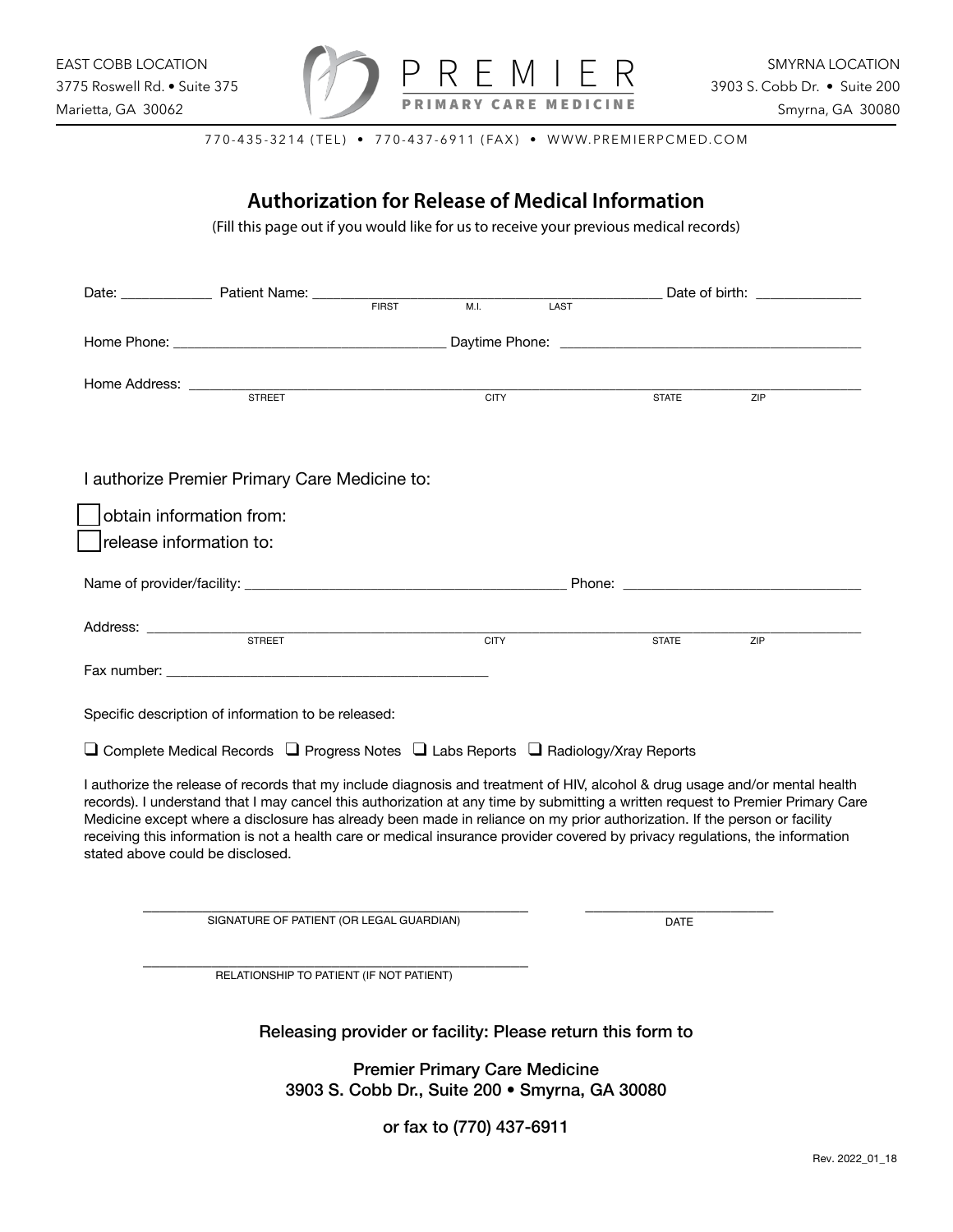

## MY RESPONSIBILITIES

To ensure that no billing issues occur, we need to inform you that it is **your responsibility** to check with your insurance company regarding the answers to the following questions:

- 1) Is Dr. David Kim considered **in-network** for my insurance plan?
	- a. If you have a **secondary** or **supplemental** insurance please call your secondary insurance and check the in-network status as well.
	- b. Also check and make sure your insurance is in **active status** and not inactive status.
- 2) Are **Annual Physicals** covered by my insurance? Are regular doctor visits (**Office Visits**) covered by my insurance? You need to inquire your insurance about these benefits.
	- a. Note that some insurance companies will not allow Annual Physicals to be scheduled **until 365 days have lapsed** since your last Annual Physical. Other insurance companies will allow Annual Physicals as long as it's a new calendar year. Please call your insurance company to find out your policy.
	- b. Note that **Medicare** patients have a **deductible** at the beginning of each year (amount is typically less than \$200). This amount **may or may not be covered** by Medicare Supplement/Secondary insurance companies. If it is not covered, it is the patient's responsibility to pay the deductible amount.
- 3) Are **labs and radiology studies** (x-rays, ultrasounds, etc.) covered by my plan?
- 4) Are cosmetic and elective procedures covered by my plan?
- 5) What is my portion of the bill? Typically, the patient's portion of the bill falls into 3 categories: **deductible**, **copay**, and **co-insurance**. You need to know what your insurance policy's amount is on each of these areas.
	- a. The **Deductible** is the amount per year that the patient has to pay before the insurance will begin paying. Most insurance companies have exceptions to the deductible, such as the annual physical visit which is not assigned to the deductible. You need to familiarize yourself with these rules.
	- b. The **Copay** is the fixed amount of dollars that the patient is responsible for and is collected at the beginning of the office visit. Most insurance companies do not have a copay for Annual Physicals, but you should check your policy to be sure of this.
	- c. The **Co-insurance** is the patient's responsibility but it's not a fixed amount but rather, a percentage of the final bill. Because the insurance has to process the claim and determine the final bill amount, we cannot collect this amount when you are at the visit. The Co-insurance will be billed to you after your insurance processes the claim (typically 1-2 months after the visit or procedure).

I understand that ultimately, it is my responsibility to know my insurance benefits and how they apply to me. I understand that I may contact my insurance company to inquire about my benefits by calling the customer service number on the back of my insurance card.

| Printed Name: | Date: |
|---------------|-------|
| Signature:    |       |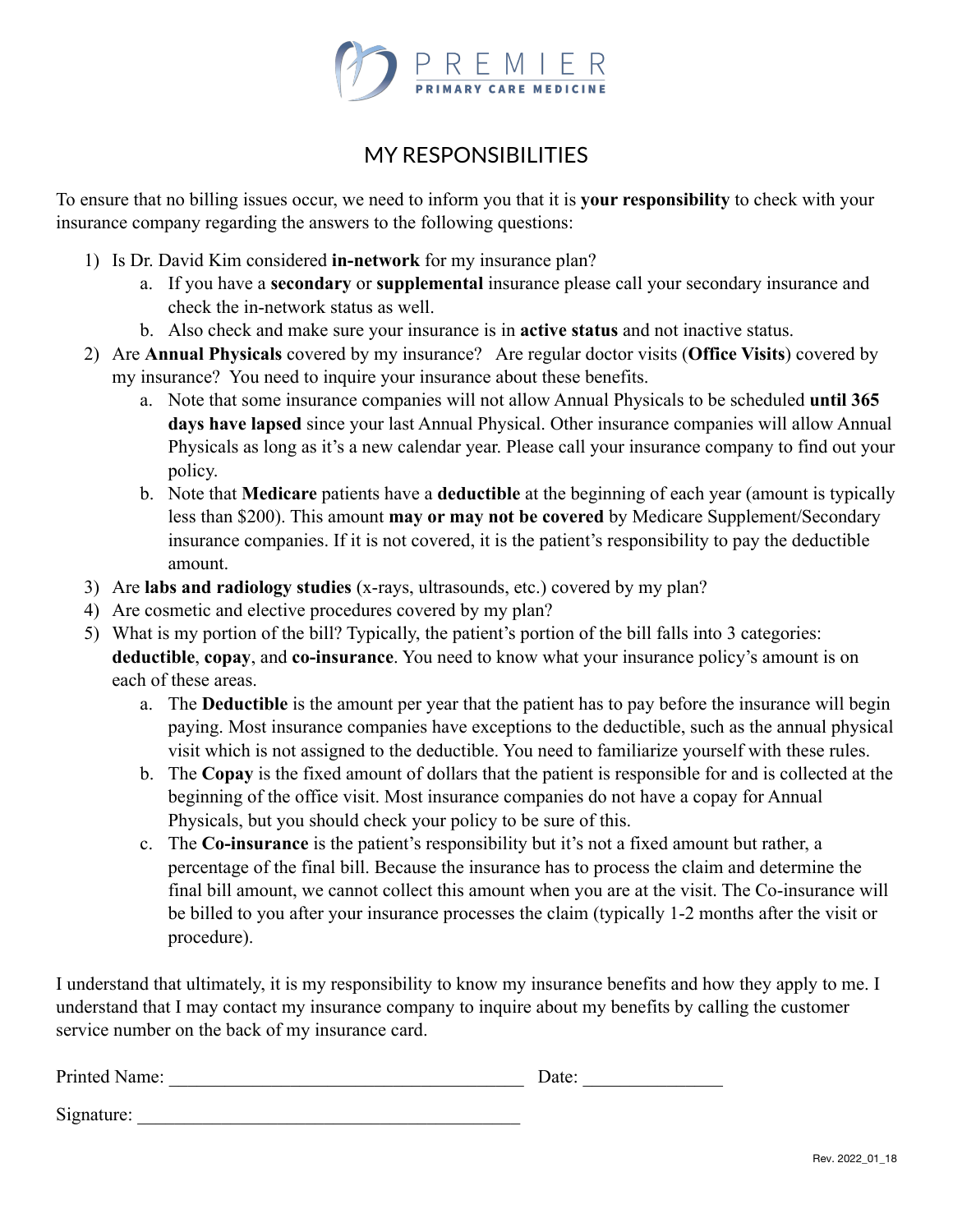

# **Medication Policy**

The physicians and providers at Premier Primary Care Medicine do no prescribe pain medications that are considered controlled by the state of Georgia (such as hydrocodone, Tramadol, oxycodone, etc.). We also do not write for muscle relaxers (such as Soma [carisoprodol], Flexeril [cyclobenzaprine], Zanaflex [Tizanadine], Robaxin [methocarbamol], etc.). If you need such medications to treat your pain we will be happy to refer you to a pain management specialist. We also do not prescribe benzodiazepines for anxiety (such as Xanax, Ativan, etc.), as well as medications to treat ADD/ADHD (such as Ritalin, Adderall, etc.) and narcolepsy (such as Provigil, etc.). If you need these medications we will refer you to a specialist who can manage these medications for you.

I understand the above policies and agree to abide by them.

Printed Name: \_\_\_\_\_\_\_\_\_\_\_\_\_\_\_\_\_\_\_\_\_\_\_\_\_\_\_\_\_\_\_\_\_\_\_\_\_\_ Date: \_\_\_\_\_\_\_\_\_\_\_\_\_\_\_

Signature: \_\_\_\_\_\_\_\_\_\_\_\_\_\_\_\_\_\_\_\_\_\_\_\_\_\_\_\_\_\_\_\_\_\_\_\_\_\_\_\_\_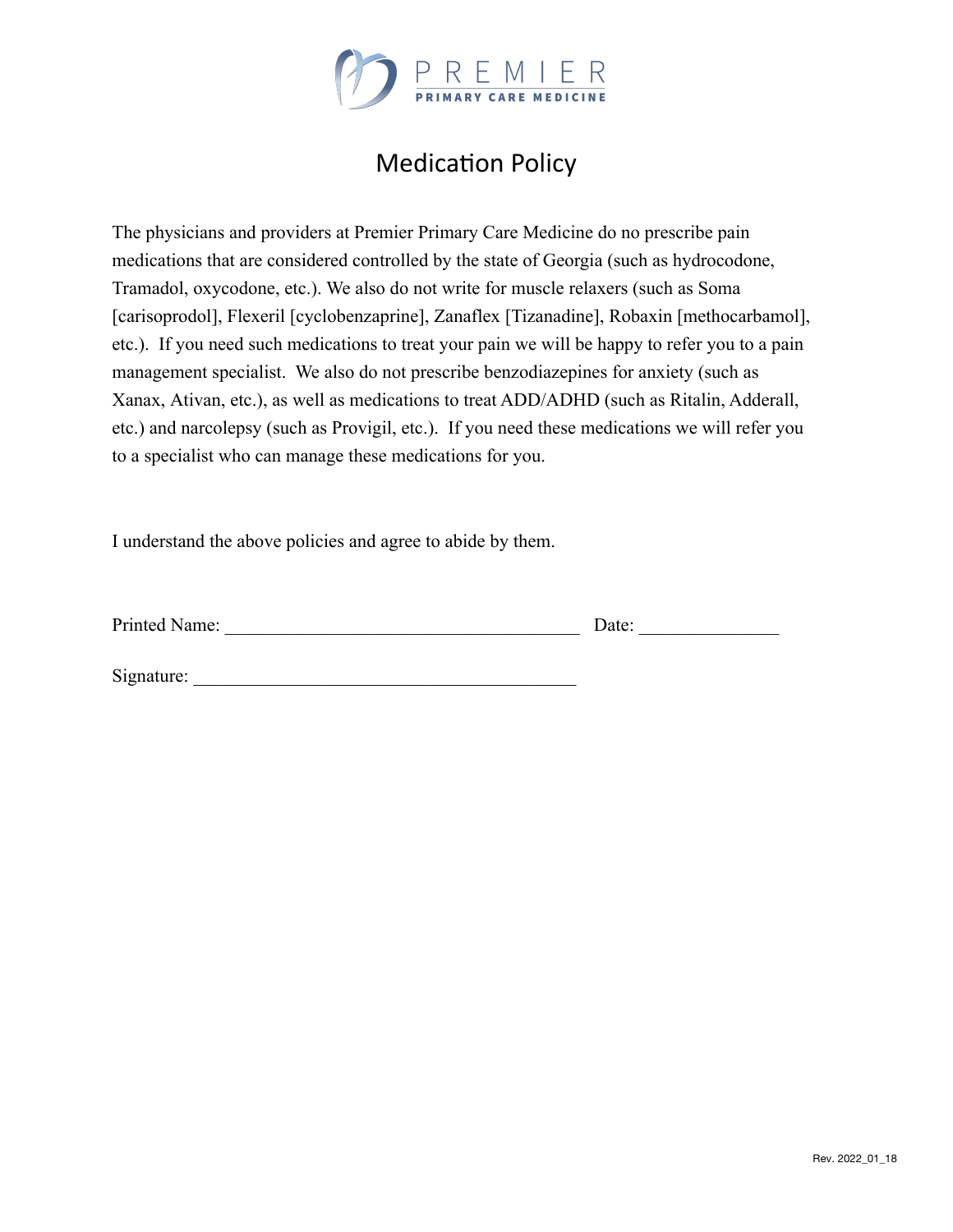

Patient Name: \_\_\_\_\_\_\_\_\_\_\_\_\_\_\_\_\_\_\_\_\_\_\_\_\_\_\_\_\_\_\_ Date: \_\_\_\_\_\_\_\_\_\_\_\_\_\_\_\_\_\_\_\_\_\_\_

# NEW PATIENT INTAKE

*Welcome to Premier Primary Care Medicine! Please take this time to answer some questions about your health and medical history (front & back pages) to help us get to know you.* 

PRIOR AND CURRENT MEDICAL ISSUES:

PAST SURGERIES/PROCEDURES AND YEAR:

FAMILY MEDICAL HISTORY: *First-degree relatives only.*

MEDICATIONS—DOSES & HOW MANY TIMES YOU TAKE IT: